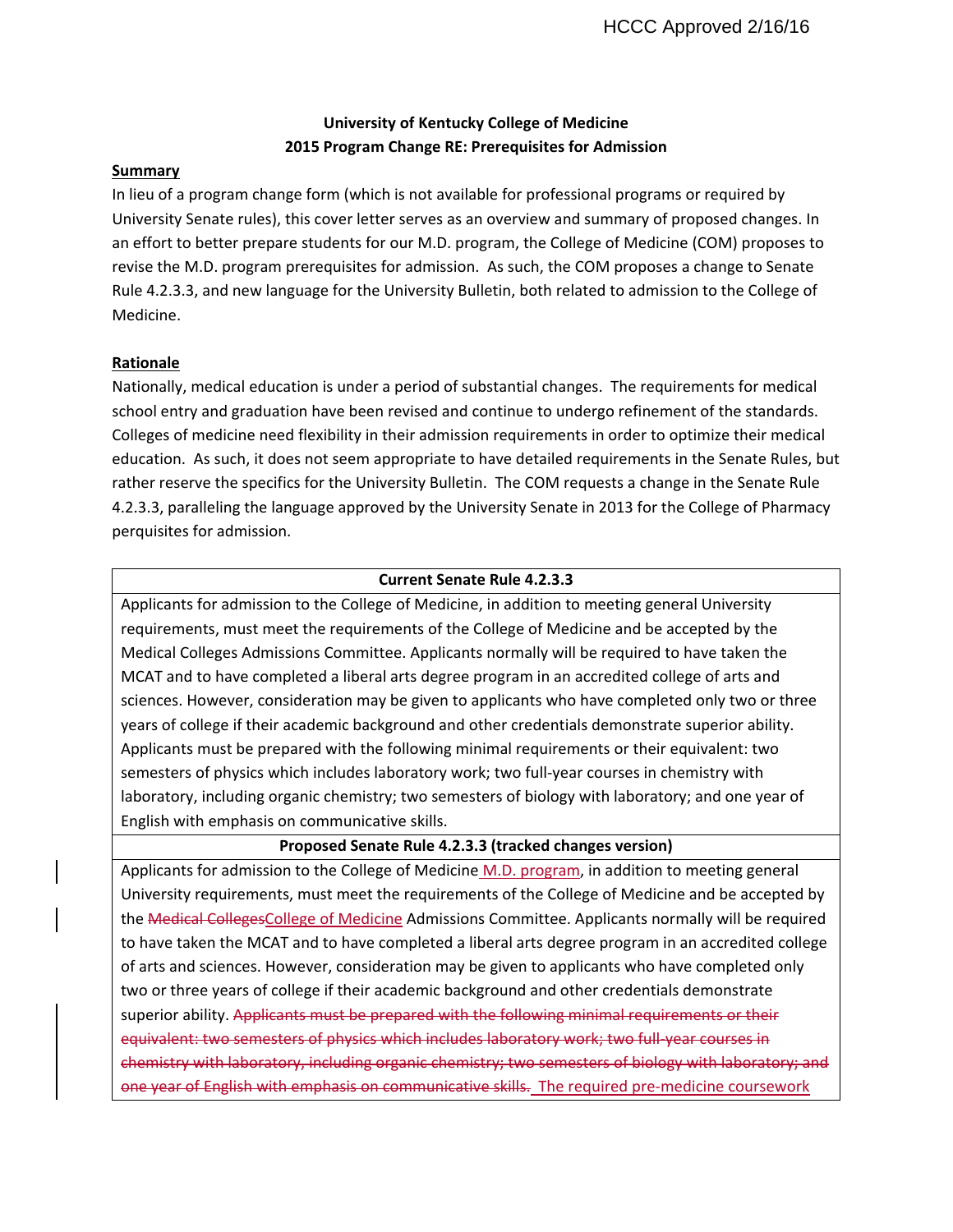shall be listed the University Bulletin. Consideration for admission will be based on a holistic review of the applicant's previous academic record, potential for academic achievement, standardized admission test scores, assessment of communication skills, contribution to diversity, integrity, commitment, motivation, character, maturity and emotional stability.

## **Proposed Senate Rule 4.2.3.3 (clean version)**

Applicants for admission to the College of Medicine M.D. program, in addition to meeting general University requirements, must meet the requirements of the College of Medicine and be accepted by the College of Medicine Admissions Committee. Applicants normally will be required to have taken the MCAT and to have completed a liberal arts degree program in an accredited college of arts and sciences. However, consideration may be given to applicants who have completed only two or three years of college if their academic background and other credentials demonstrate superior ability. The required pre‐medicine coursework shall be listed the University Bulletin. Consideration for admission will be based on a holistic review of the applicant's previous academic record, potential for academic achievement, standardized admission test scores, assessment of communication skills, contribution to diversity, integrity, commitment, motivation, character, maturity and emotional stability.

If the change in Senate Rules is approved, the COM would propose new language for the University Bulletin to alter the existing admission requirements for students matriculating for the 2017‐2018 academic year. This consists of two changes. First, the addition of biochemistry as a requirement within the chemistry courses and, second, a designation of semesters for the English requirement, so that language is consistent. An overview of the current and proposed prerequisites for admission to the M.D. program is provided below.

# **Current University Bulletin College of Medicine "ACADEMIC PREPARATION FOR THE STUDY OF MEDICINE"**

Medical science and practice involve complex relationships between physical, biological, psychological, cultural, and environmental aspects of human behavior. In the preparation for medical school, fundamental undergraduate college training in biology, chemistry, physics and English is essential. Minimal requirements are satisfied with the equivalent of two semesters of studies in physics; two semesters in the biological sciences; four semesters in chemistry, including organic chemistry; and at least one year of English with emphasis on communication skills such as reading, writing, and speaking.

# **Proposed University Bulletin College of Medicine "ACADEMIC PREPARATION FOR THE STUDY OF MEDICINE" (tracked changes)**

Medical science and practice involve complex relationships between physical, biological, psychological, cultural, and environmental aspects of human behavior. In the preparation for medical school, fundamental undergraduate college training in biology, chemistry, physics and English is essential. Minimal requirements are satisfied with the equivalent of two semesters of studies in physics; two semesters in the biological sciences; four semesters in chemistry, including organic chemistry and biochemistry; and at least one yeartwo semesters of English with emphasis on communication skills such as reading, writing, and speaking.

**Proposed University Bulletin College of Medicine**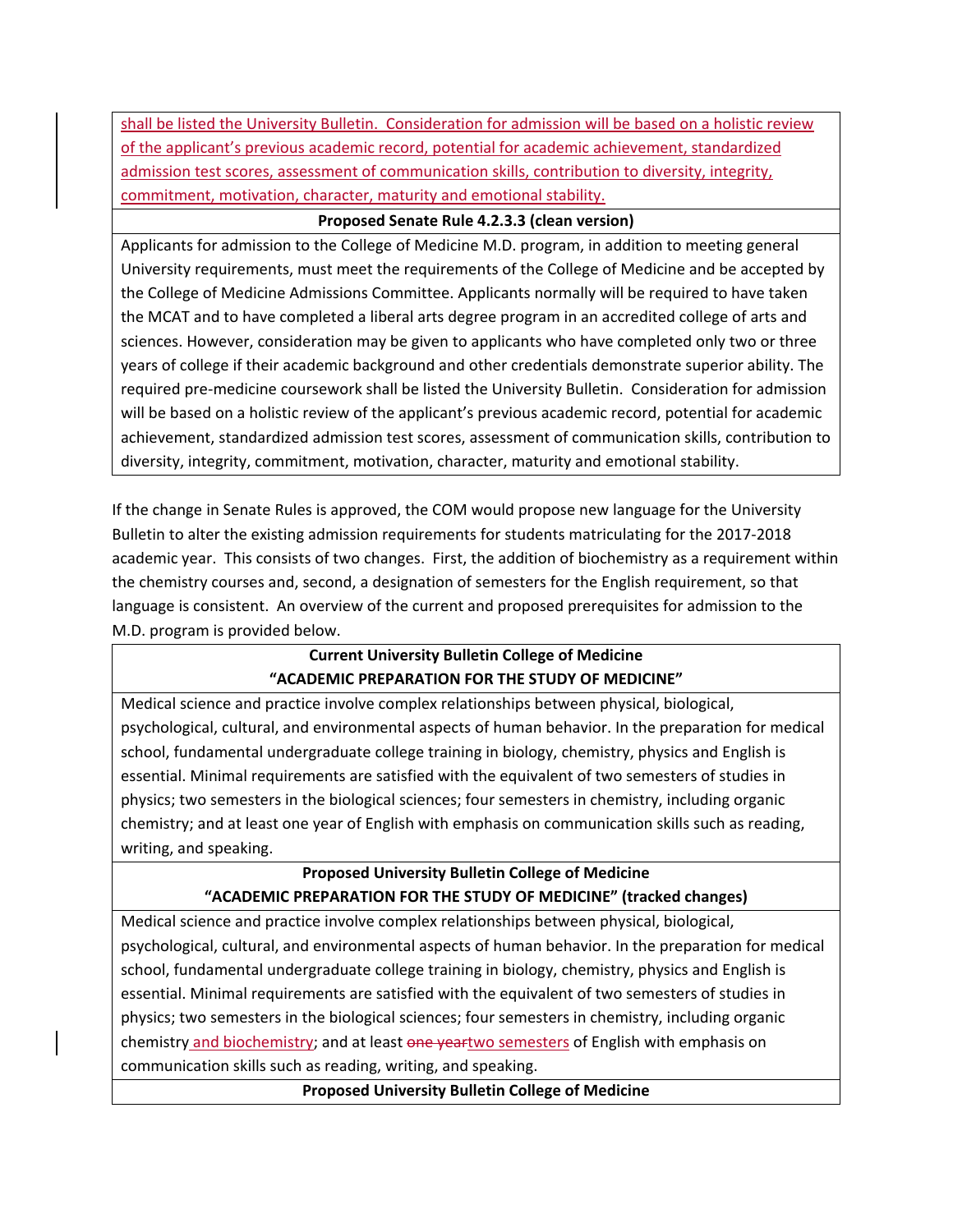# **"ACADEMIC PREPARATION FOR THE STUDY OF MEDICINE" (clean copy)**

Medical science and practice involve complex relationships between physical, biological, psychological, cultural, and environmental aspects of human behavior. In the preparation for medical school, fundamental undergraduate college training in biology, chemistry, physics and English is essential. Minimal requirements are satisfied with the equivalent of two semesters of studies in physics; two semesters in the biological sciences; four semesters in chemistry, including organic chemistry and biochemistry; and at least two semesters of English with emphasis on communication skills such as reading, writing, and speaking.